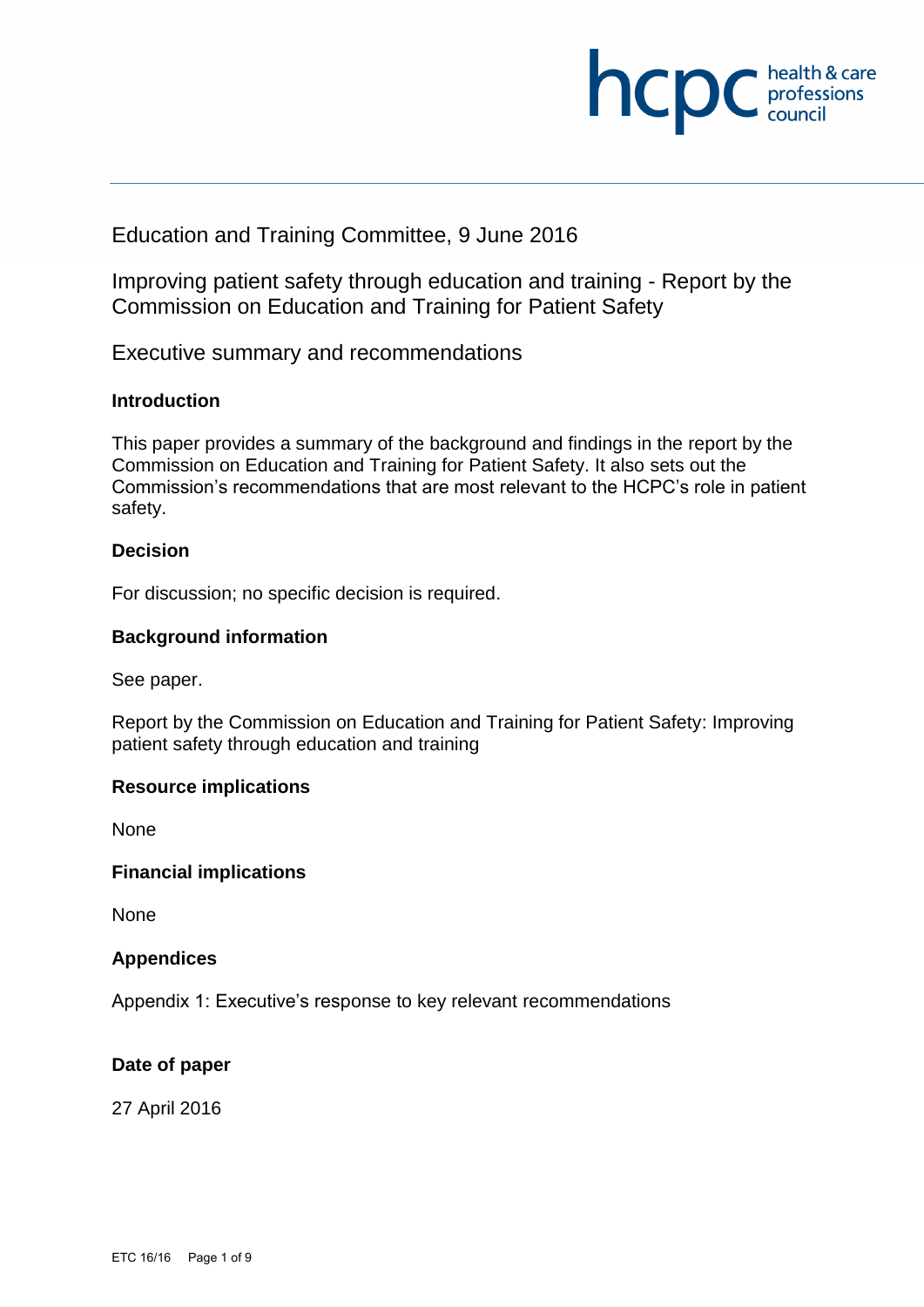# **NCDC** health & care

# **Improving patient safety through education and training - Report by the Commission on Education and Training for Patient Safety**

#### **1. Introduction**

- 1.1 Health Education England (HEE) set up the Commission on Education and Training for Patient Safety ('the Commission'), to review the current status of education and training on patient safety for all learners, including curricula and workplace learning.
- 1.2 The Commission published their findings in March 2016, in their report, 'Improving Safety through Education and Training', which makes twelve recommendations to HEE and the wider system for improving patient safety through education and training.
- 1.3 This paper provides a summary of the report's background, findings, and the recommendations that most directly relate to the HCPC's role in patient safety.
- 1.4 We are currently reviewing our standards of education and training to ensure that they continue to be fit for purpose, and this report provides a chance to reflect on the issue of patient safety within them.

# **2. Background**

- 2.1 The Commission was set up as part of HEE's Learning to be Safer Programme, which aims to improve the quality of patient care, safety and staff wellbeing through education and training.
- 2.2 The programme also comprised several other work streams, including Raising and Responding to Concerns, and the Learning to be Safer Expert Group which reviewed human factors education and training. The HCPC was represented on the expert group, whose findings were shared with the Commission, and incorporated into their report.
- 2.3 The report addresses the problem of why and how patient safety incidents still regularly occur, despite patient safety improvements in practice and in education and training.
- 2.4 Through consultation with staff, service users and students from across the health sector, the Commission explored how education and training interventions can actively improve patient safety, and support a more open culture of sharing and learning across the system.
- 2.5 The report discusses a number of broad areas.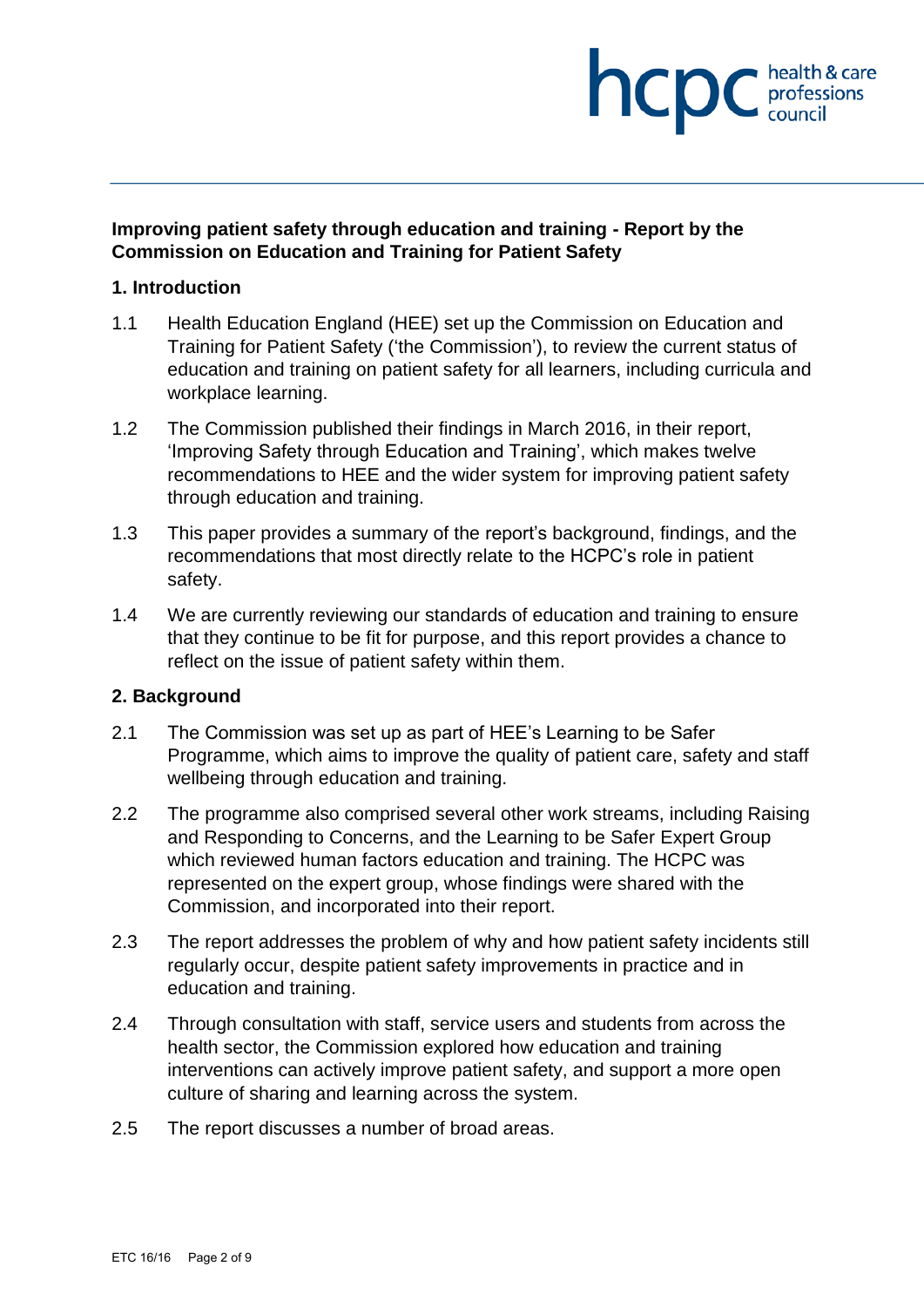- Creating a culture of shared learning: moving away from a blame culture to one of sharing and learning from things that have gone wrong.
- The patient at the centre of education and training: how active involvement of patients and carers in training can help create a culture of safety.
- Lifelong learning ensuring that patient safety is a priority from start to finish: how continuous learning can sustain improvements in patient safety.
- Delivering education and training for patient safety: all organisations across the system working in partnership to deliver sustained change.

# **3. Approach**

- 3.1 The Commission partnered with Imperial College, who began by reviewing available literature on patient safety training and education.
- 3.2 The Commission and Imperial then carried out a range of evidence-gathering activities:
	- focus groups with patients and carers, students, learners and staff at all levels across the NHS, to discuss experiences of education and training, and their thoughts on patient safety;
	- an online survey which gathered 600 individual responses from these groups;
	- interviews with UK and international experts on patient safety and human factors, and from a range of safety-critical industries; and
	- visits to local healthcare services to hear about good practice in patient safety improvements, and challenges and barriers to change.
- 3.3 The Commission drew on the findings of the Learning to be Safer Expert Group, and their recommendations on embedding human factors principles into safety education and training.

# **4. Findings**

4.1 Below we briefly set out the key findings from the report, which fall under the four broad headings explored through the evidence-gathering.

# **Creating a culture of shared learning**

4.2 The literature review and visits to healthcare services identified many examples of successful safety training interventions. However the report also identifies three key issues that prevent a greater culture of shared learning, as follows.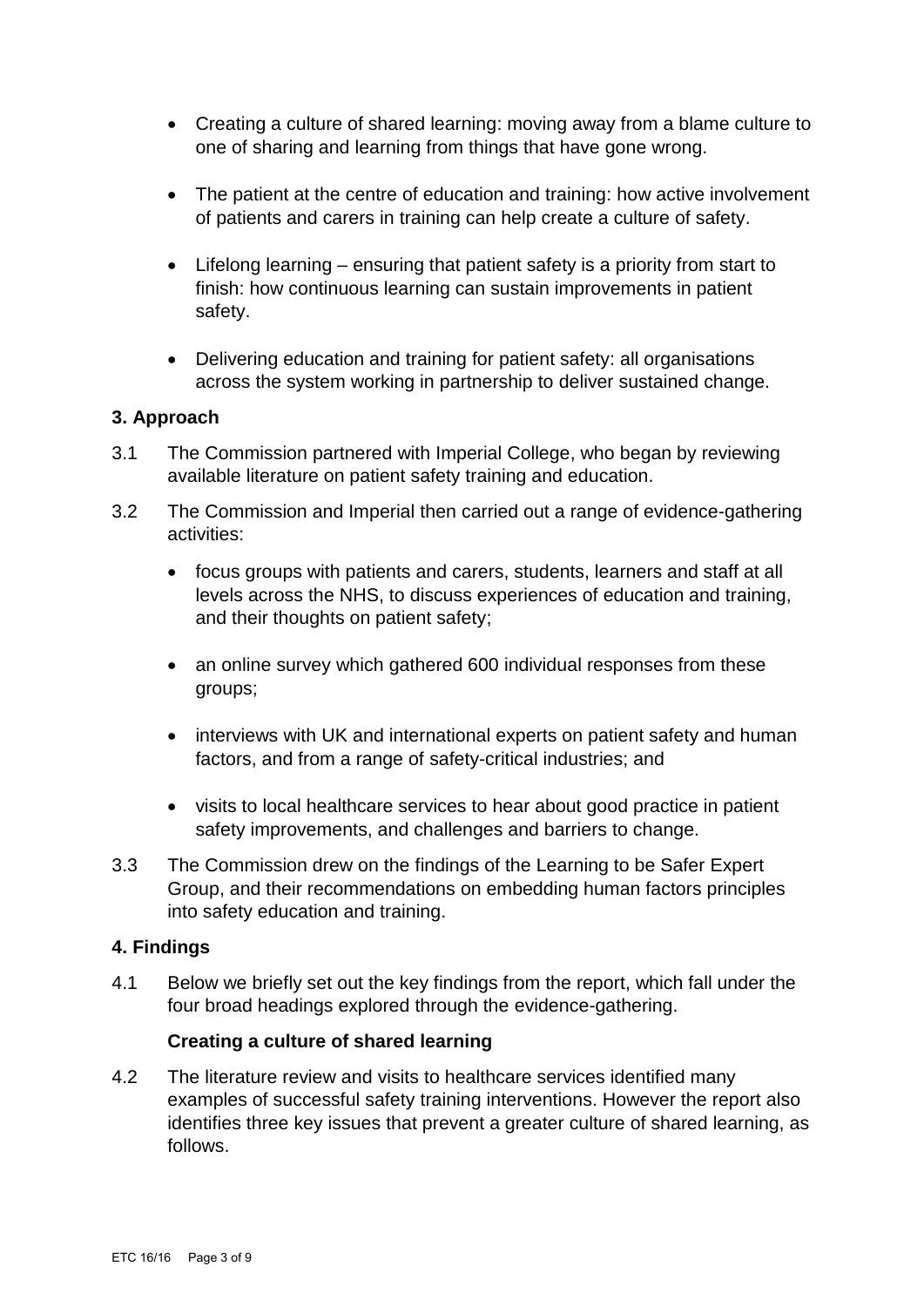- Good practice and learning from incidents is rarely shared across the NHS.
- Differences in language used to talk about patient safety can be a barrier. For example the term 'human factors' is not always understood to have the same meaning by all health and care professionals.
- There is little evidence about the impact that different education training interventions have on improving patient safety. This makes it more difficult to develop effective education and training for patient safety.

# **The patient at the centre of training**

- 4.3 The feedback from patients, staff and students highlighted the role of patients themselves in improving patient safety and preventing harm. The report explores, and describes examples of ways in which patients, service users and carers can be involved in the design and delivery of education and training for patient safety.
- 4.4 Related to this, the report discusses the need for openness when things go wrong, also known as the duty of candour. This enables lessons to be learnt from errors, and supports a culture of openness, where everyone feels able to raise concerns about patient safety.

# **Lifelong learning – ensuring that patient safety is a priority from start to finish**

- 4.4 The Commission heard from staff across the NHS, and safety experts, that education and training for patient safety should not only start early, but continue throughout a healthcare worker's career. In order to achieve lifelong learning, the Commission identified three key aspects to be addressed:
	- the importance of empowering learners and staff to be the 'eyes and ears' of the NHS, by removing the barriers to speaking out about patient safety concerns, such as fear of blame;
	- protecting time for patient safety training and standardising continuing professional development to ensure quality; and
	- the importance of patient safety training for leaders so they have the right knowledge and tools to lead by example, and promote safety in the organisation's culture.

#### **Delivering education and training for patient safety**

4.5 Interviews and conversations with patients, students, safety experts and frontline staff identified several important considerations for delivering effective safety education and training.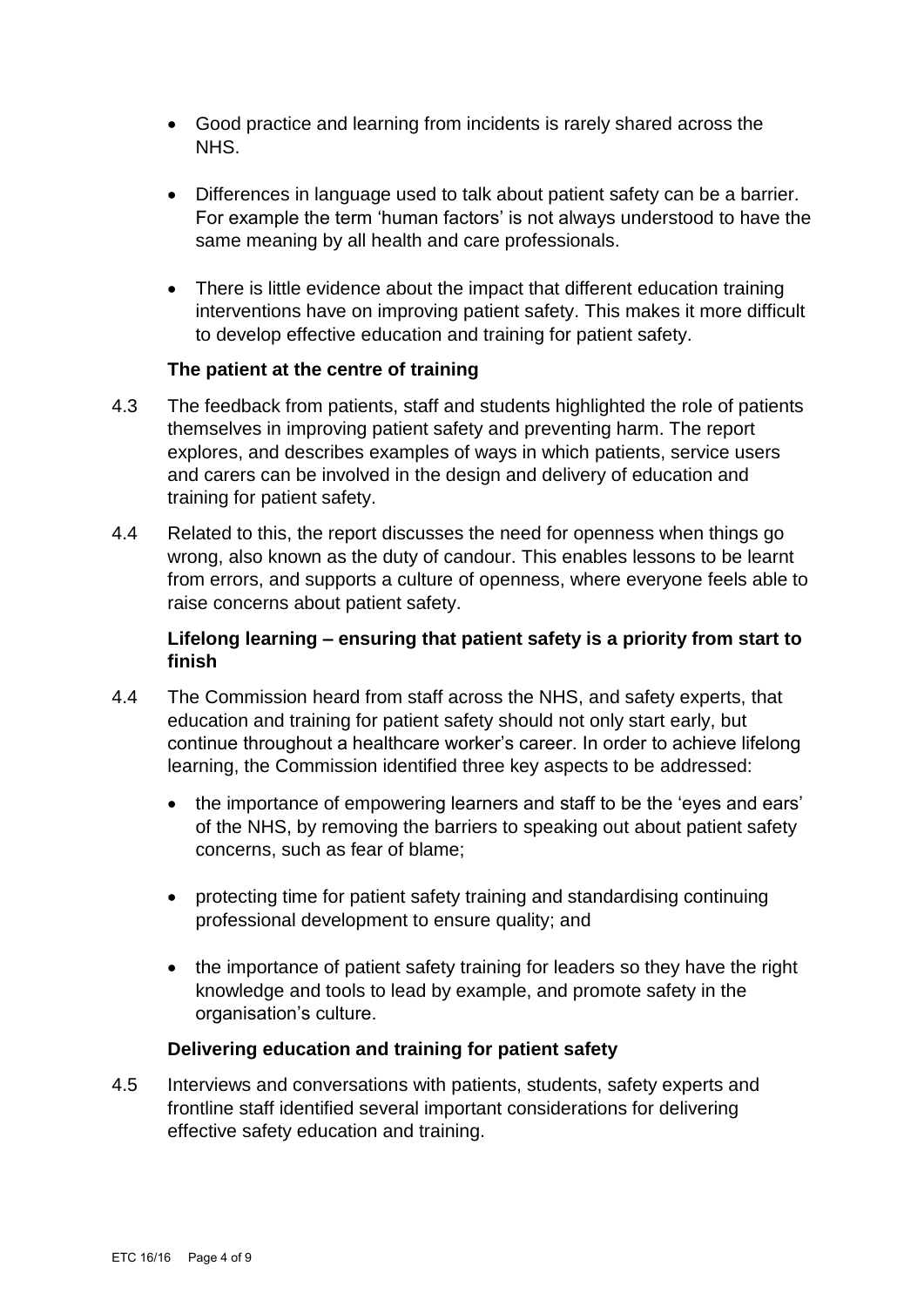- Staff and students need to be trained to work in a more integrated NHS and to consider safety in its broadest context. In particular, education and training interventions on patient safety must anticipate the changing care pathway and be able to respond and adapt to new ways of delivering care.
- Inter-professional training is almost universally supported by staff and students as a way to break down silos and encourages teams to work together more effectively.
- Human factors training is considered an important and effective part of patient safety education. Five HEE human factors taster workshops were very well received by participants and considered directly relevant to improving safety, performance and wellbeing of patients, staff and organisations.
- Students, staff and leaders should know how to manage risk, including times of transition, such as health and social care patient handovers, ward transfer, and career transitions for staff.

# **5. Recommendations**

5.1 The report makes recommendations for HEE and not directly for the HCPC. However, the recommendations that are of greatest relevance to the HCPC and our responses are set out in appendix 1.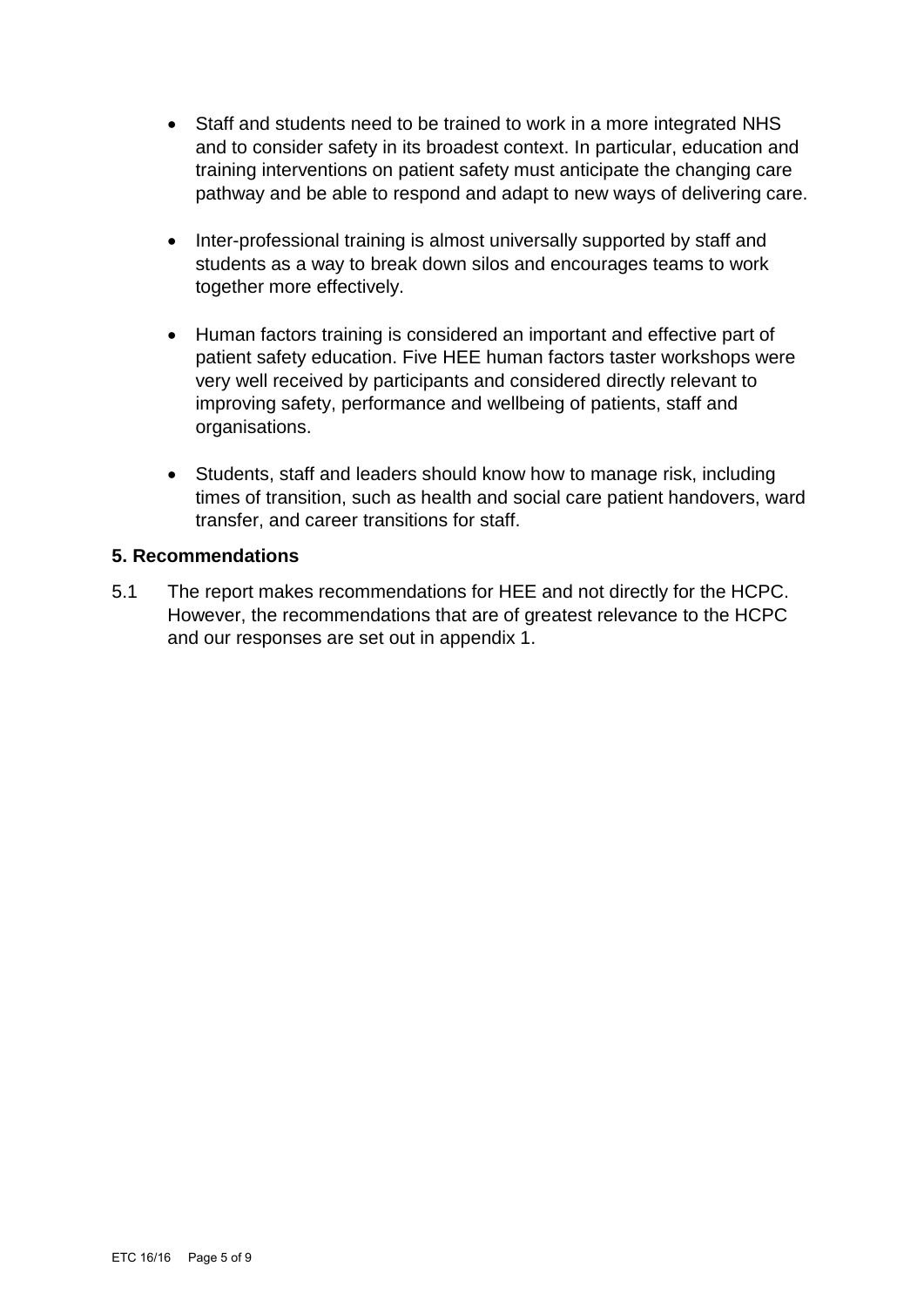# **Appendix 1 – Recommendations for improving patient safety through education and training**

| <b>Commission Recommendation</b>                                                                                                                                                                                                                                                                                                                                                                                                                                                                                   | Our response                                                                                                                                                                                                                                                                                                                                                                                                                                                                                                                                                                                                                                                                                                                                                                                                                                                                                                                                                                                                                                                                                   |
|--------------------------------------------------------------------------------------------------------------------------------------------------------------------------------------------------------------------------------------------------------------------------------------------------------------------------------------------------------------------------------------------------------------------------------------------------------------------------------------------------------------------|------------------------------------------------------------------------------------------------------------------------------------------------------------------------------------------------------------------------------------------------------------------------------------------------------------------------------------------------------------------------------------------------------------------------------------------------------------------------------------------------------------------------------------------------------------------------------------------------------------------------------------------------------------------------------------------------------------------------------------------------------------------------------------------------------------------------------------------------------------------------------------------------------------------------------------------------------------------------------------------------------------------------------------------------------------------------------------------------|
| 3. Ensure robust evaluation of education and training for patient<br>safety.<br>The Commission recommends HEE works with partner organisations<br>to facilitate the development of an evaluation framework to ensure<br>that all education and training for patient safety commissioned in<br>future, is effectively evaluated using robust models. HEE should<br>facilitate a discussion with major research funders and those<br>academically active in health education about this vital and neglected<br>area. | We have programme approval and monitoring processes in place to<br>ensure that education and training programmes meet our standards<br>of education and training (SETs).<br>Our SETs are designed to ensure that students who complete<br>programmes are able to practice safely and effectively. The SETs are<br>kept under review to ensure that they continue to support patient<br>safety. The Education and Training Committee are considering draft<br>revised SETs for consultation at this meeting.<br>Our SETs require programmes to have regular monitoring and<br>evaluation systems in place. This does not explicitly refer to<br>evaluation of patient safety education. However, the SETs do require<br>that programmes enable learners to practice safely and effective, and<br>that their curriculums remain relevant to current practice. Safe and<br>effective practice, and current practice both require patient safety<br>education and training. We would expect education providers to<br>evaluate the extent to which their programmes deliver these<br>requirements. |
| 4. Engage patients, family members, carers and the public in the<br>design and delivery of education and training for patient safety.                                                                                                                                                                                                                                                                                                                                                                              | The current and proposed revised SETs include a standard requiring<br>service user and carer involvement in the programme. All new<br>programmes must have met this requirement for approval since                                                                                                                                                                                                                                                                                                                                                                                                                                                                                                                                                                                                                                                                                                                                                                                                                                                                                             |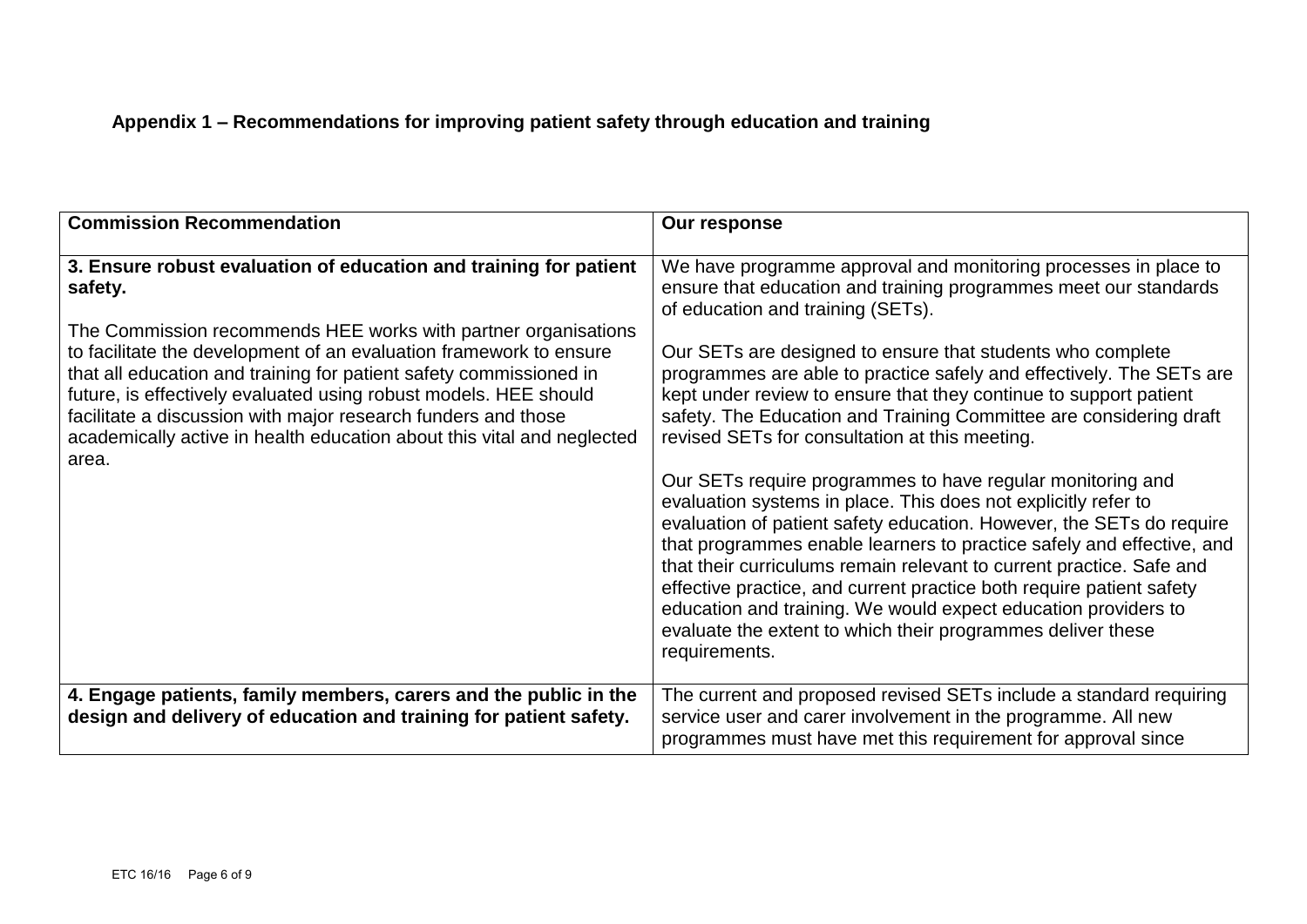| HEE and the relevant regulators of education to ensure that future<br>education and training emphasises the important role of patients,<br>family members and carers in preventing patient safety incidents and<br>improving patient safety. Specifically, the Commission recommends:<br>HEE uses its levers to ensure that patients and service users<br>$\bullet$<br>are involved in the co-design and co-delivery of education and<br>training for patient safety.<br>HEE works with provider organisations to ensure that work-<br>$\bullet$<br>based clinical placements encourage learning to facilitate<br>meaningful patient involvement and to enable shared-decision<br>making.<br>HEE explores the need for education and training for patients<br>$\bullet$<br>and carers through its work on self-care with the Patient<br>Advisory Forum. | September 2014, while existing programmes undergoing monitoring<br>must have met this by the end of the 2016-17 academic year.<br>Service user and carer involvement may play a role in admissions,<br>programme design or assessment, though it is up to education<br>providers to decide the most effective way to involve service users in<br>each programme.                                                                                                                                                                                                                                                                                                                              |
|---------------------------------------------------------------------------------------------------------------------------------------------------------------------------------------------------------------------------------------------------------------------------------------------------------------------------------------------------------------------------------------------------------------------------------------------------------------------------------------------------------------------------------------------------------------------------------------------------------------------------------------------------------------------------------------------------------------------------------------------------------------------------------------------------------------------------------------------------------|-----------------------------------------------------------------------------------------------------------------------------------------------------------------------------------------------------------------------------------------------------------------------------------------------------------------------------------------------------------------------------------------------------------------------------------------------------------------------------------------------------------------------------------------------------------------------------------------------------------------------------------------------------------------------------------------------|
| 5. Supporting the duty of candour is vital and there must be high<br>quality educational training packages available.<br>The Commission recommends that HEE helps create a culture of<br>openness and transparency by reviewing existing training packages<br>to ensure they support the duty of candour regulations. They should<br>commission relevant educational tools where needed and work with<br>professional regulators to reflect the inclusion of a duty of candour in<br>professional codes, extending beyond the legal duty for organisations<br>and building on existing work in this area.                                                                                                                                                                                                                                               | The HCPC standards of conduct, performance and ethics (SCPE)<br>have recently been revised and now include a new dedicated<br>standard on being open when things go wrong, in line with the duty of<br>candour.<br>The SETs require that programmes ensure students understand the<br>implications of the SCPE. Additionally, our guidance on conduct and<br>ethics for students has been recently revised to reflect the updated<br>SCPEs, including the expectation that students will report concerns<br>about service user and carer safety.<br>The draft revised SETs being considered by the ETC at this meeting<br>also include a new requirement (3.15) for having a process in place |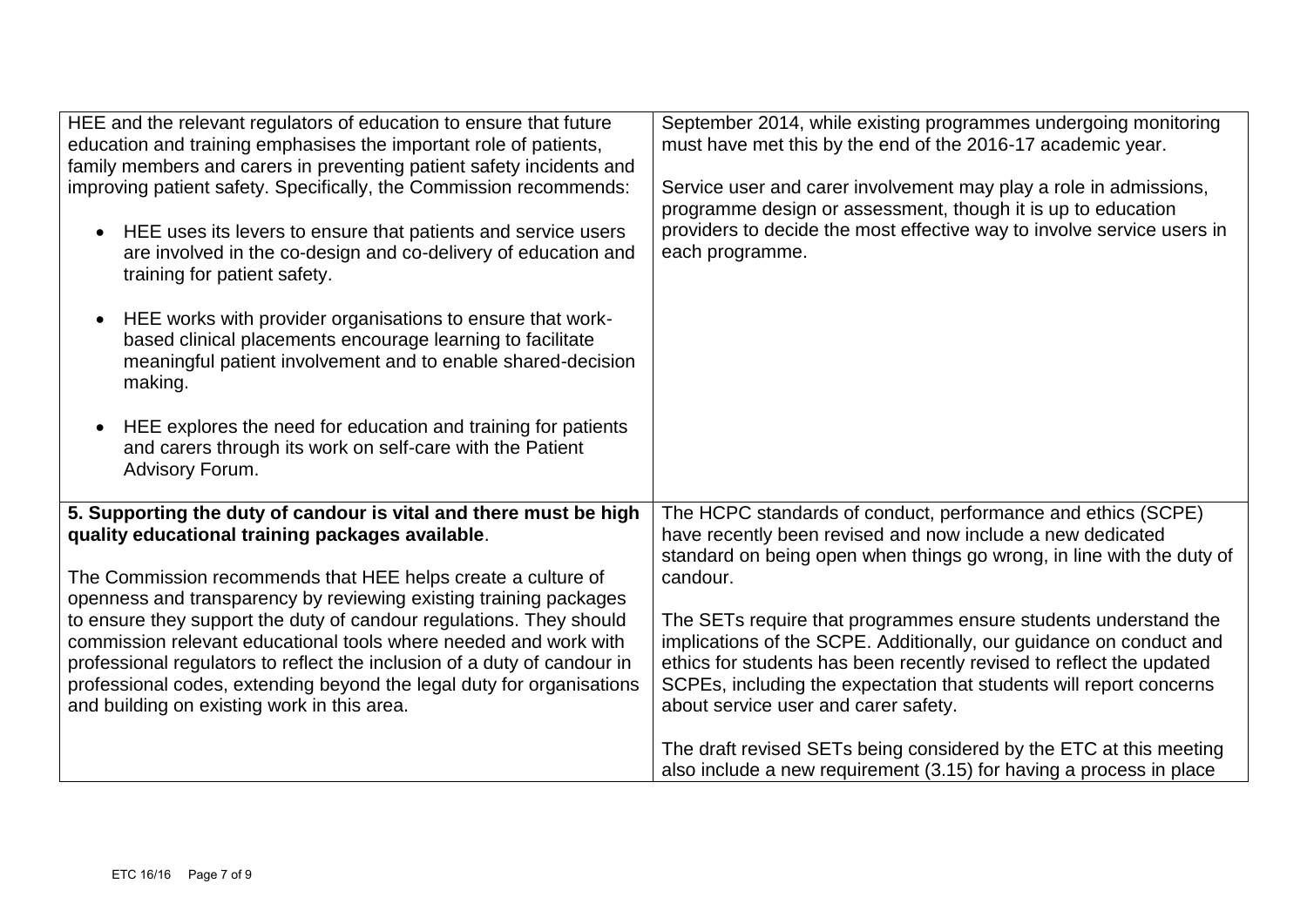|                                                                                                                                                                                                                                                                                                                                                                                                                                                                                                                                         | for learners to raise concerns about the safety and wellbeing of<br>service users. We anticipate this will support learners to share their<br>concerns                                                                                                                                                                                                                                                                                                                                                                                                                              |
|-----------------------------------------------------------------------------------------------------------------------------------------------------------------------------------------------------------------------------------------------------------------------------------------------------------------------------------------------------------------------------------------------------------------------------------------------------------------------------------------------------------------------------------------|-------------------------------------------------------------------------------------------------------------------------------------------------------------------------------------------------------------------------------------------------------------------------------------------------------------------------------------------------------------------------------------------------------------------------------------------------------------------------------------------------------------------------------------------------------------------------------------|
| 6. The learning environment must support all learners and staff<br>to raise and respond to concerns about patient safety.<br>The Commission recommends that HEE works with national partner<br>organisations and employers to ensure that the learning environment<br>encourages and supports staff, including those learning and those<br>teaching, to raise and respond to patient safety concerns.                                                                                                                                   | Similarly to recommendation 5, the SETs require education and<br>training programmes to ensure students' understanding of the SCPE,<br>which now include an explicit standard on reporting and responding to<br>concerns about safety.<br>In addition, as stated above, the proposed new SETs have a<br>requirement (3.15) for programmes to have a process in place to<br>enable learners to raise patient safety concerns. The draft SETs also                                                                                                                                    |
|                                                                                                                                                                                                                                                                                                                                                                                                                                                                                                                                         | propose a new standard (SET 5.3) that practice-based learning must<br>take place in an environment that is safe and supportive for learners<br>and service users. These two standards aim not only to ensure<br>patient safety during learning, but also embeds the principles of<br>patient safety into learning environments, for learners, staff and the<br>wider organisation.                                                                                                                                                                                                  |
| 9. Education and training must support the delivery of more<br>integrated 'joined up' care.                                                                                                                                                                                                                                                                                                                                                                                                                                             | We have responded to recommendation 9 and 10 together, since our<br>standards relate to them both in similar ways.                                                                                                                                                                                                                                                                                                                                                                                                                                                                  |
| There are particular patient safety challenges during transition<br>between health and social care, primary and secondary care. The<br>Commission recommends HEE works with partner organisations to<br>ensure education and training supports delivery of safer joined up<br>care. It should spread learning from the early adopters of integrated<br>care such as Academic Health Science Networks' (AHSNs), Patient<br>Safety Collaboratives, and the Q Initiative, to all those designing and<br>delivering education and training. | The draft revised SETs include a requirement that programmes must<br>ensure that learners are able to learn with and from professionals and<br>learners in other relevant professions. This is often referred to as<br>inter-professional education. It can improve learners' ability to<br>communicate and work with those outside of their own profession<br>which supports the delivery of more integrated and joined up services.<br>The existing SETs require programmes to ensure that students are<br>able to meet our standards of proficiency (SOPs) for their profession. |